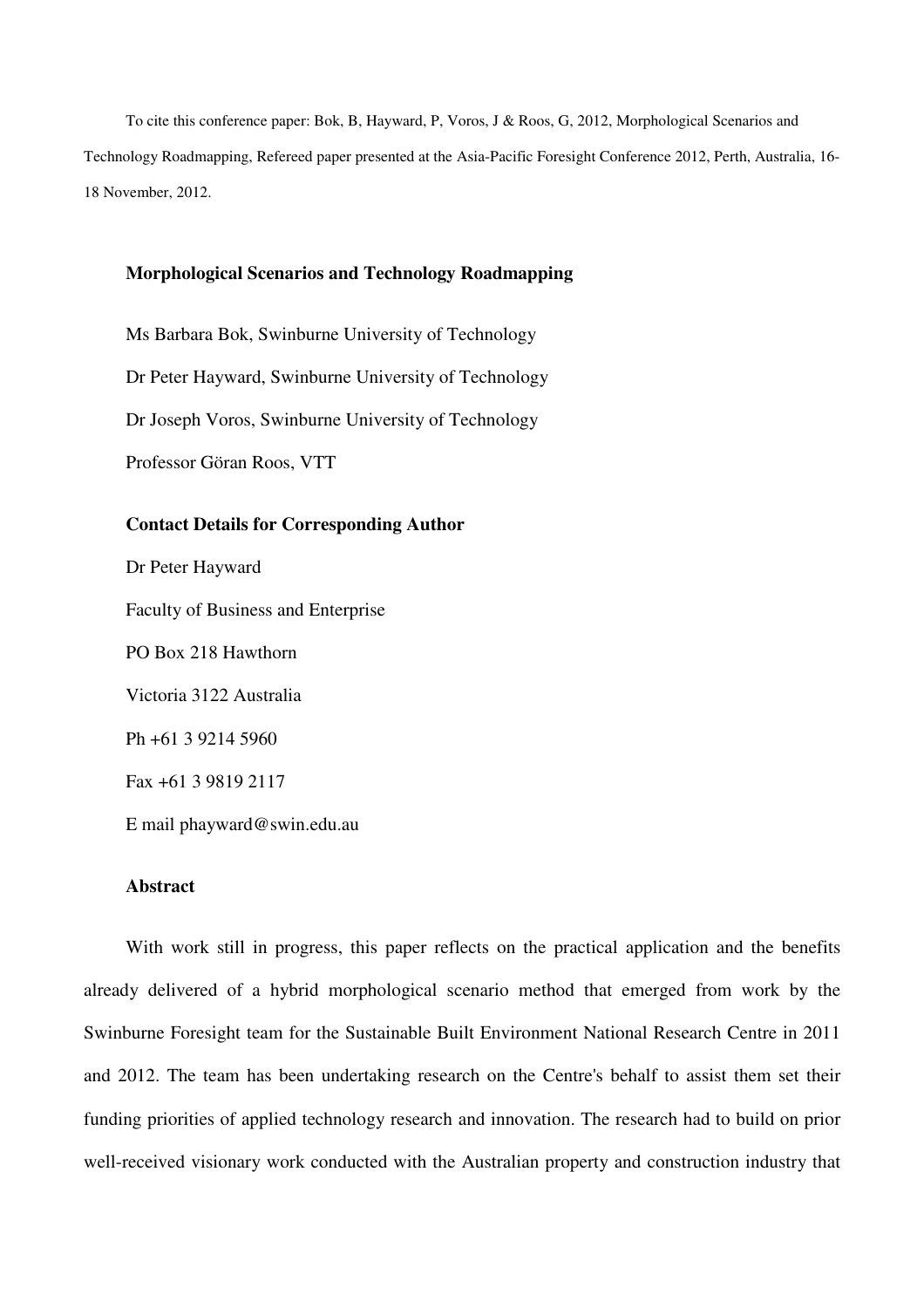captured the direction and challenges facing the industry. Visions for the future are important in that they provide a focus around priorities however visions must also be cast within realistic assessments of the plausible future conditions under which they will have to be achieved. To produce the realistic assessment the team designed a unique scenario approach that integrated morphological scenarios, developed from a morphological analysis, with a roadmap of emergent construction applications from a technology roadmap exercise. We report on the important interdependent practical challenges that through resolution contributed to our ability to deliver on the benefits that justified the approach adopted. These were the continued involvement of industry participants, the synthesis of the two methods, and matching the project deliverables to the client's needs. The team's commitment to developing team capabilities was also a contributing factor. The synthesised scenario method that emerged could have practical application in other contexts.

### **Keywords**

Morphological Analysis, Scenarios, Technology Roadmap, Sustainable Built Environment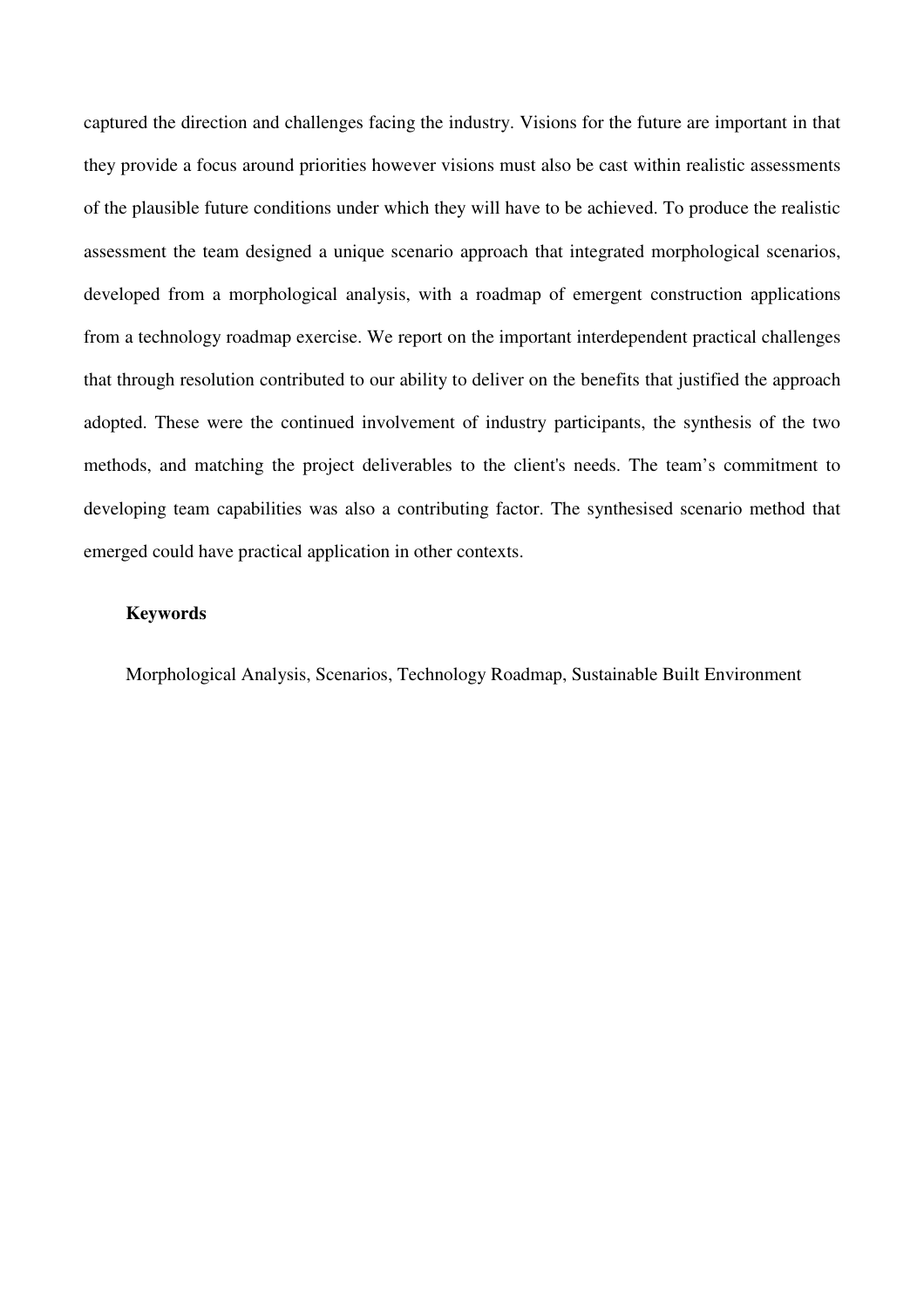### **Introduction**

The Swinburne Foresight team has been undertaking research on behalf of the Sustainable Built Environment National Research Centre (SBEnrc) in 2011 and 2012 to assist them in setting industry level research funding priorities. The team argued for and then demonstrated that morphological scenarios can be used with expert produced technology roadmaps to arrive at replicable, evidence based, defensible results with an audit trail such that the results can be transferred to the client's future decision making and scanning functions independent of the practitioner and for meeting the client's stipulated user participation and honouring of their industry wide 15 year vision. These are not unusual requirements for a client however delivering the results that were held to meet the requirements was unusually difficult. We believe this is the first time the morphological scenarios and technology roadmapping methods have been used in a foresight process for such requirements and therefore this project places the Australian building and construction industry at the forefront of the use of strategic foresight and places Australian futurists at the forefront of futures practice.

In this paper we reflect on four critical choices we made that allowed us to achieve the practical results that we had argued for and that therefore achieved the outcomes required by the client<sup>1</sup>. We propose that our team demonstrated a very clever *combination* of foresight methods to address the challenge of foresight for producing robust policy priorities with *participation* from industry in the research process while *enabling* the use of foresight knowhow in the industry; high quality effort require the right core *team capabilities*. We start the paper with a background to the project, followed by the reflection on the four critical choices and after that we conclude with reflection on the overall potential for this work in other areas, including our own practices.

 $\overline{a}$ 

<sup>1</sup> Another paper addressing the methodological contribution of this project is in progress.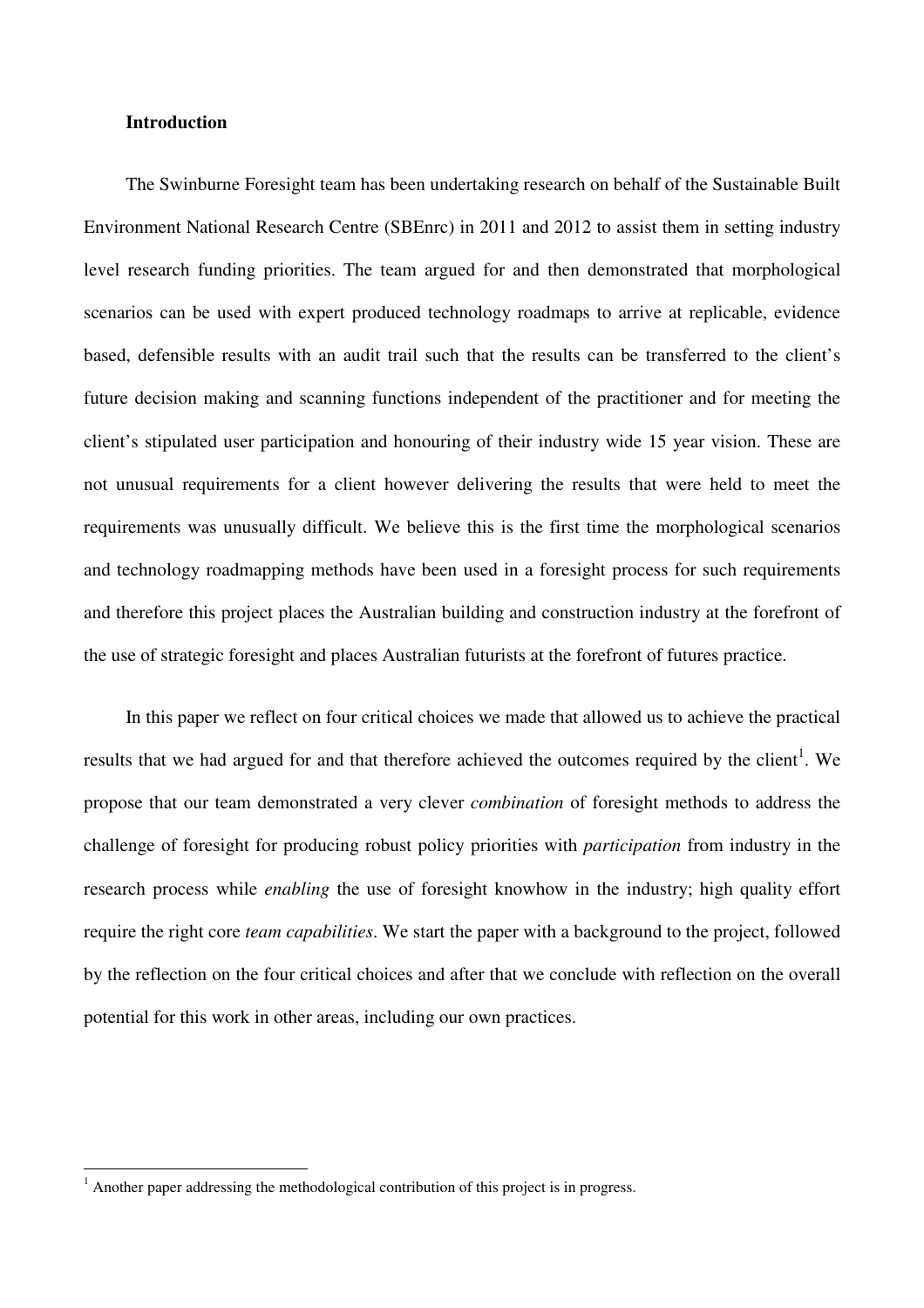### **Project background**

The SBEnrc is an Australian research broker directly engaged with industry, government, academia and research organisations for the built environment industry with significant funding from Commonwealth, state and industry members around Australia and internationally. In the 2004 report *Construction 2020*, the Cooperative Research Centre for Construction Innovation (the predecessor of SBEnrc) captured the industry's aspirational visions to the year 2020 and the research that would be needed to realise that future for the industry. The research for *Construction 2020* made use of past foresight studies and the final document was very well received having engaged the views of several hundred people in the industry who participated in workshops and completed a questionnaire related to their individual visions for the industry.

In 2011 and 2012 the SBEnrc (from here on referred to as the client) called on the Swinburne Foresight team to use scenarios to come up with research and development (R&D) priorities for the industry for the next 20 years. The client required that the project would build on and honour the *Construction 2020* visions and would continue to engage the industry through a foresighting roadshow. The client also stipulated that technology roadmapping, a proven methodology for highlighting technology priorities, be used for developing the R&D priorities. The technology roadmap had to consider the complete range of possibilities for the industry.

### **A combination of methods**

The Swinburne Foresight team's first critical choice was to front-end the project with an expert-driven morphological scenario process and then to integrate the results from the technology roadmapping exercise and from this produce the R&D priorities. The client had not specified the technique or the type of scenarios to be used and so the team's decision in favour of morphological scenarios was based on the project requirements as already mentioned, the team's knowledge and experience, and the suitability of the method to the client and the team's requirements. In terms of the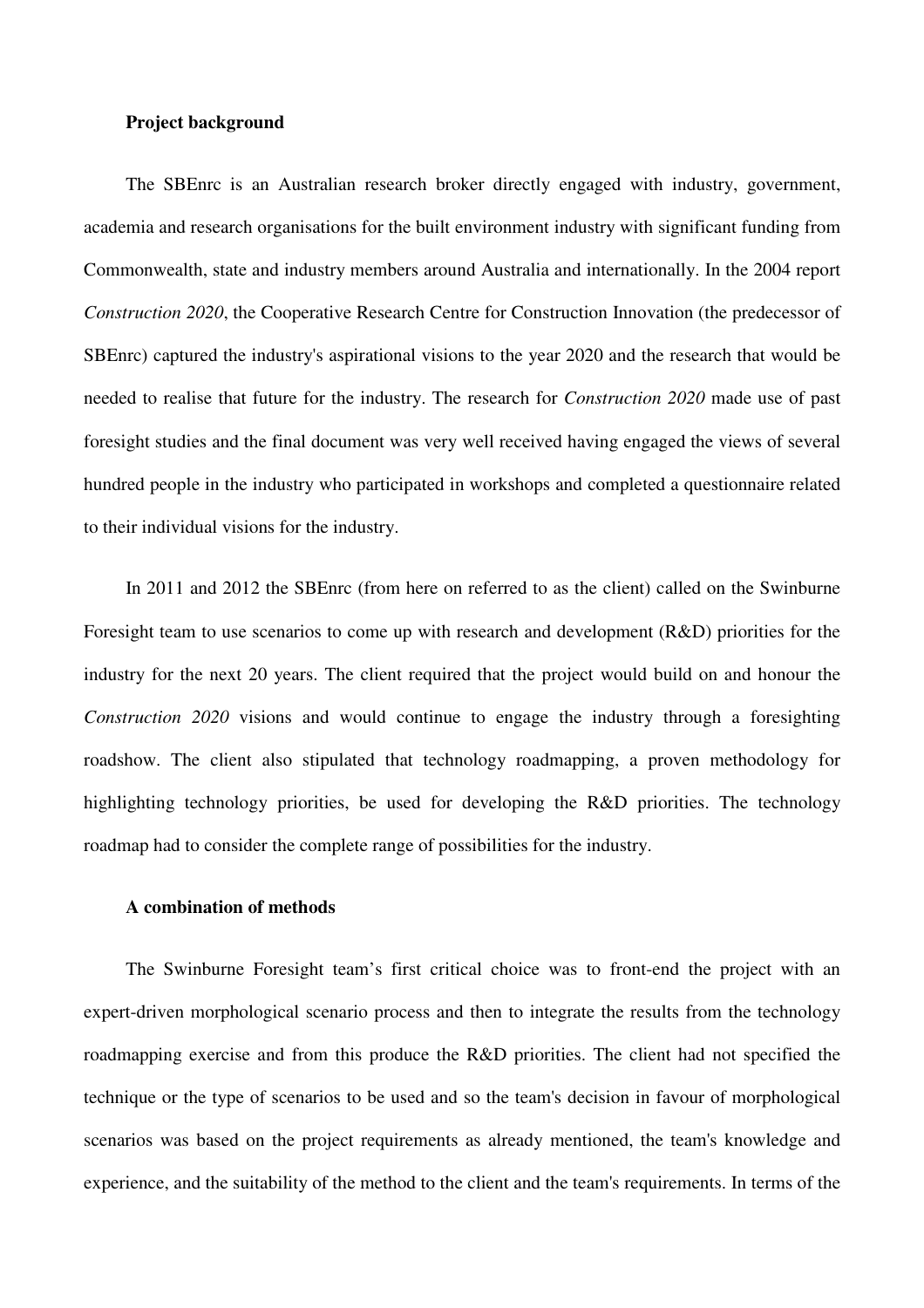formation of a futures space within which to make decisions about R&D priorities it was the selection of the specific methods and the ordering of inputs and activities that had the greatest impact, as explained over the next three subsections on the morphological method.

#### *Morphological analysis*

Morphological analysis offers a rigorous process of describing a broad range of plausible future conditions of a social field, such as the Australian macro-social environment over the next 20 years that will constrain what the construction industry can do and to which the industry must adapt. In this way the client's normative future can be honoured as one of a broad range of plausible futures. A broad conceptual understanding of the morphological method is sufficient for this paper; for an overview towards obtaining a more detailed description of morphological analysis see Voros (2009). In broad terms morphology is about structure or form and "the morphological approach attempts to systematically examine the *entire range of possible combinations* of various attributes or dimensions of the object or area of interest" (emphasis added) (Voros 2009, p. 5). From morphological analysis a set of parameters is produced, called a morphological sector-factor array, that describes the plausible future conditions of the area of interest and from which morphological scenarios are constructed. The contents of the parameter set is determined by considering the area of interest as a whole or as a gestalt since the method "deals directly with *whole patterns* rather than component variables" (emphasis added) (Rhyne 1995, p. 659). Morphological analysis also differs from other scenario methods in that it is a way to "to consider the *entire field of possibilities* and construct scenarios" (emphasis added) (Godet 2010, p. 1462).

In 2011 it was already abundantly clear to the team that many types of scenario methods consider the integration of exploratory and normative scenarios as incompatible; yet this is what the team had argued for this project. Godet (2010) for example distinguishes between preactivity for scenario planning and proactivity for bringing about normative futures. For an update on scenarios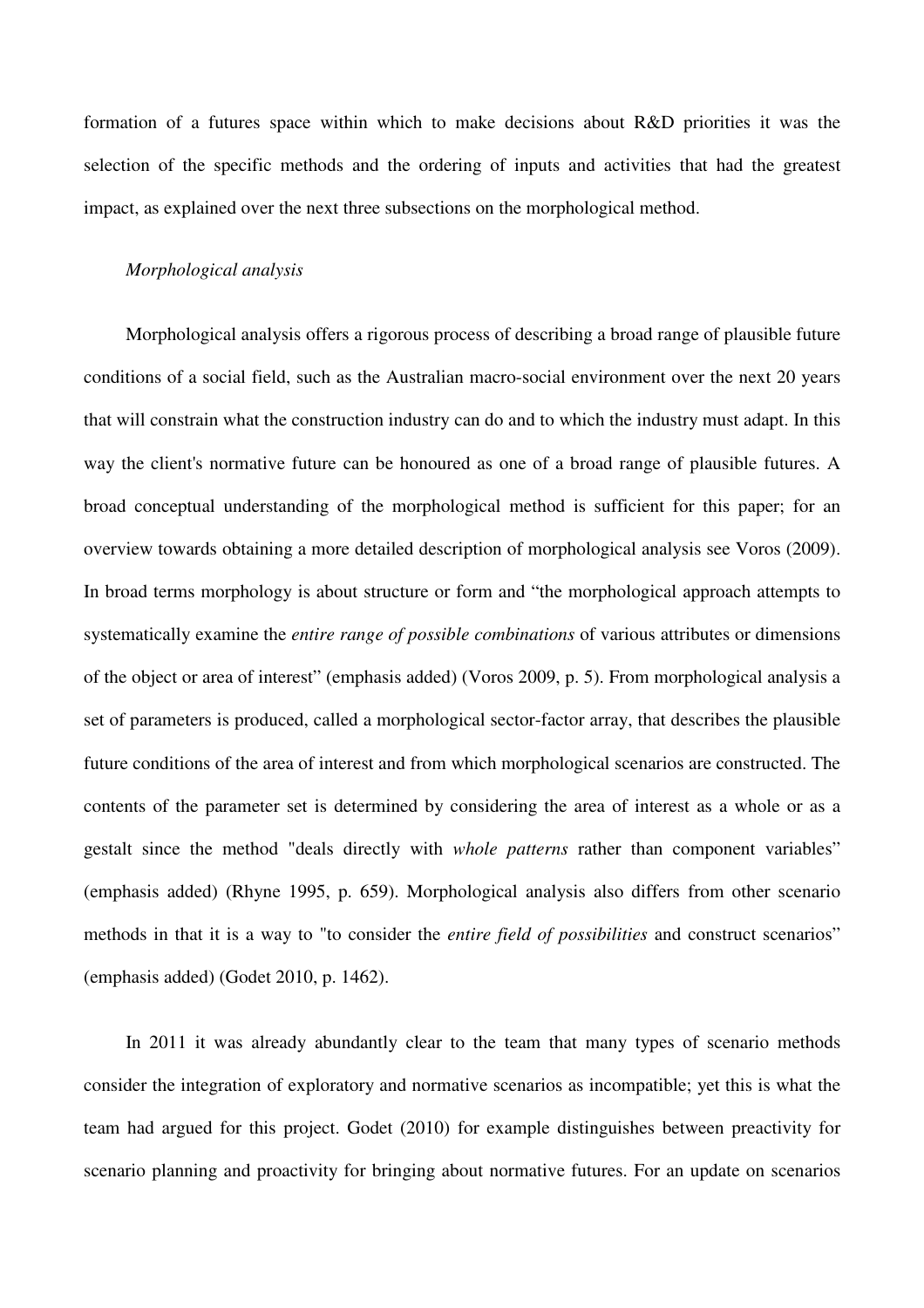see Bishop, Hines and Collins (2007), Börjeson et al. (2006), Bradfield et al. (2005), Chermack (2005), Godet (2000), van Notten et al. (2003), Varum and Melo (2010), and Vergragt and Quist (2011). Also, for the impressions of practitioners and theorists on using scenarios see the symposium in the *Journal of Futures Studies*, February 2009, vol. 13, no. 3. In that edition, a typical view regarding the incompatibility is presented by Graham Molitor, a practitioner who is firmly convinced that controlling for the future (by planning towards a normative vision) and the use of scenarios do not go together. In Molitor (2009) he explains that scenarios are not worth a great deal except sometimes when participants learn through a high quality scenario process. In contrast in Molitor (2008) he displays great reverence for the ability to take conscious control of the future and to establish a sense of direction that comes from technological foresight planning, a method that requires a visionary setting (a desired direction). In the 2009 article he is convinced that technological planning can spearhead tremendously greater economic value since economic eras are driven largely by waves of technological and scientific inventions. We take from this that for this project Molitor would advocate that it is sufficient to use the technology roadmapping results and the industry existing normative vision to determine the R&D priorities; it just would not be an easy task since he warns that selecting key priorities of national visionary projects "requires a great breadth of knowledge and the Wisdom of Solomon" (Molitor 2009, p. 103).

The team was also well aware of how exploratory and normative scenarios were being used together such as reported by Dortmans (2005) and Vergragt and Quist (2011). For Dortmans (2005) it is a case of finding a middle way (via path mapping) by transitioning between forecasting that determine migration paths for how to advance toward the future and backcasting that determine paths from the future vision toward the present. For Vergragt and Quist (2011) the difference between transitioning approaches and backcasting is that transitioning approaches are mainly about stimulating purposeful transitions towards desired futures particularly through technological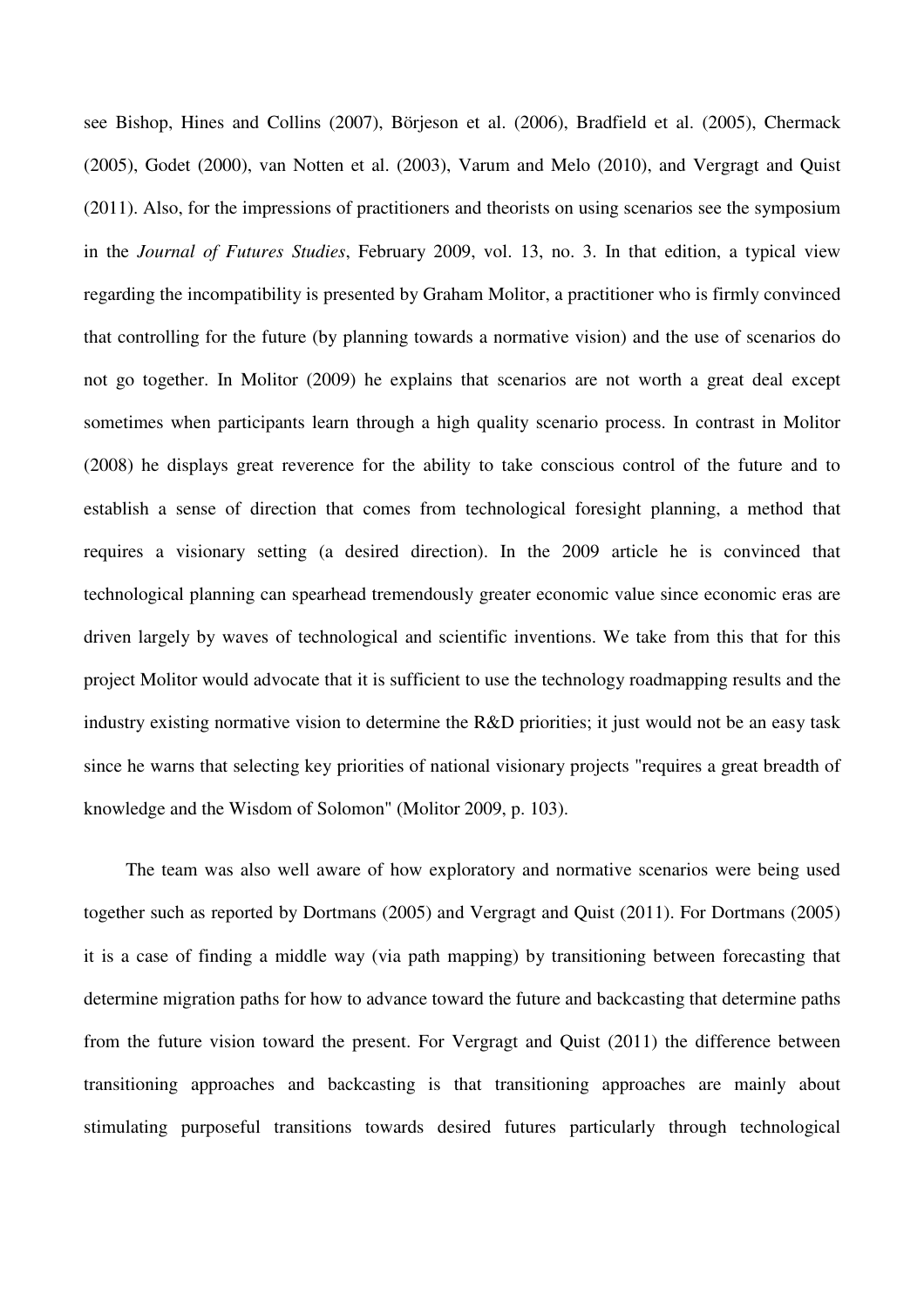development while backcasting does not necessarily need to rely on technological driving forces for transitioning.

Another important factor in the team's decision to use morphological scenarios came from felt resonance with a previous project that used morphological analysis to generate expert scenarios from which to do backcasting (see Navarro, Hayward and Voros (2008) for the Spanish approach). The attraction of the Spanish approach was that one of the exploratory scenarios was a normative industry scenario while the pathways backcast from the future and the use of expert opinion hinted at the idea of an expert generated technology roadmap. The Spanish approach described the inclusion of industry expertise on a brainstorming panel as industry participation in the process of developing rigorous and credible foresight information. The Spanish experience further supported the team's decision since morphological scenarios were used in a rigorous process with an audit trail; producing grounded and realistic results and tools with an audit trail help to engender trust with engineering, physical sciences and hands-on end-users thereby easing their introduction into the foresight work.

### *Morphological sector-factor array*

The outcome of a morphological analysis is a parameter set or sector-factor array that represents the entire range of plausible variation in the social field or area of interest over the specified time frame. The array is used to construct plausible and internally consistent scenarios irrespective of any desired vision of for future. Rhyne (1981) describes the sector-factor array as a coherent description of the relevant parts of the field conditions (based on a whole-pattern appreciation of circumstances) where sectors are descriptors of the entire social field and the factors describe the range of conditions within each sector. Sectors and factors are usually qualitative descriptions however the things they represent depend on the field under consideration. There are guidelines and rules-of-thumb available for how to establish the sector-factor array based on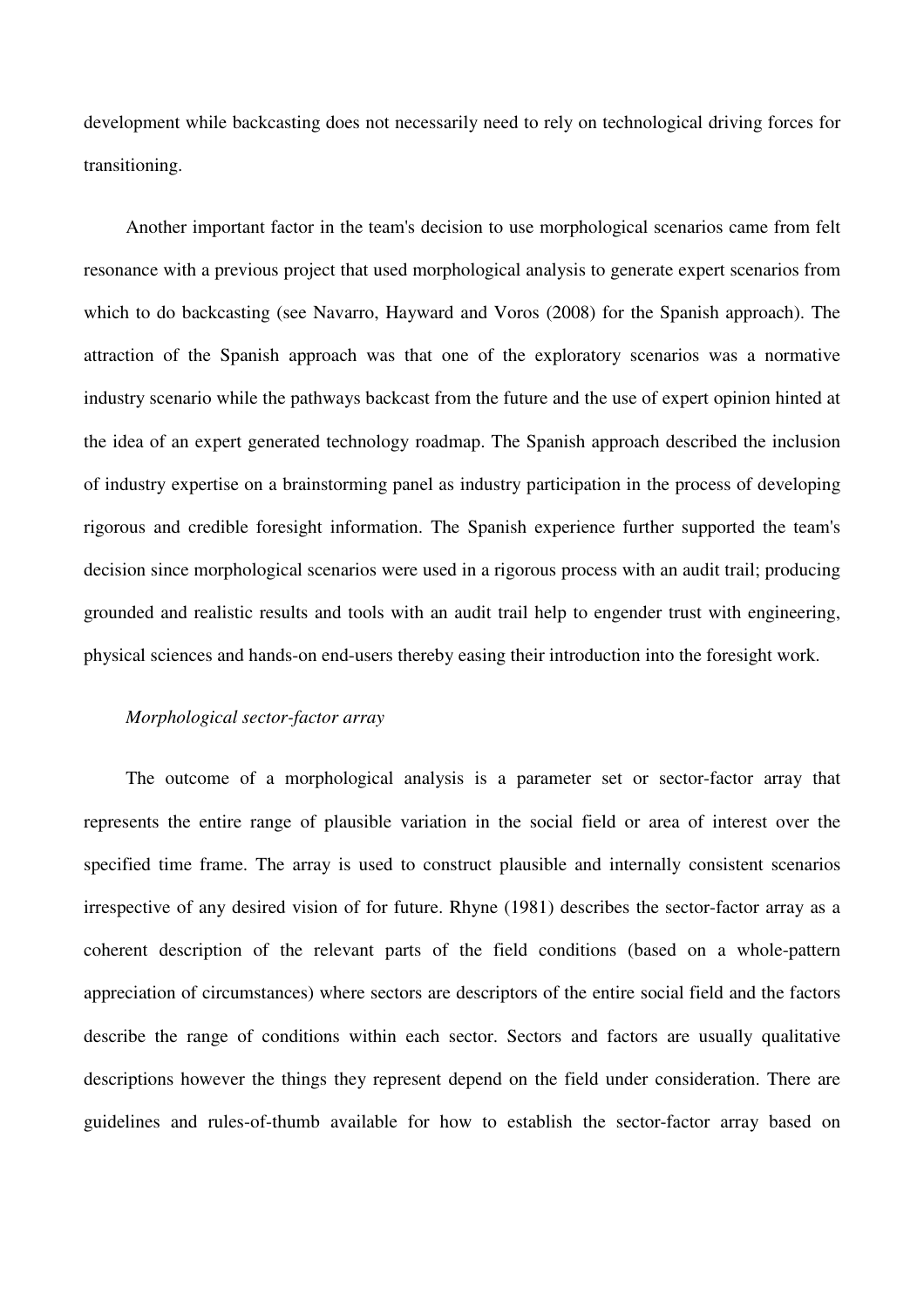practitioners' experience applying the method. Establishing the contents of the array is difficult and given our experience on this project we concur with Rhyne (1995) that:

"Composition is an art, permeated with acts of judgment, and the output from an exercise of the FAR [morphological] method will always be limited by the appreciations and the creative abilities of the persons carrying it through.' (p. 658)

Rhyne (1995) and Coyle, Crawshay and Sutton (1994) advised practitioners to come up with no more than six or seven mutually exclusive or independent primary sectors from the total number of worthy sectors. We decided to follow this advice from very early on in the project. A benefit to us from following this guideline was that it encouraged discipline to describe the most relevant sectors from all the possible sectors that could be described. It also provided a way of assessing the right scope of each of the sectors so that the array fully clarified the strategic future space for the client. Another interesting point to make about a disciplined approach to describing a limited set of sectors is that, as Inayatullah (2009) said, there is a distinction between scenarios and alternative futures: identifying deep patterns and historical archetypes has parallels with finding the few patterns that best describe the system in question.

In relation to the morphological approach, another important choice we made, and the significance of it will be made clearer in the next section on participation (and that will be elaborated on in a paper on the contribution to methodology), is that we specifically excluded technology from the morphological analysis. This is in contrast to sentiments expressed by practitioners such as Molitor mentioned earlier, that technology is a primary spearhead of change.

A flow-on benefit from selecting and describing a limited number of well thought out sectors is that it helped us to simplify the identification and descriptions of the range of factors for each sector to between three and four for each sector. This is not a rule since the range of factors should be sufficient to describe the entire range of plausible conditions within the sector over the time frame of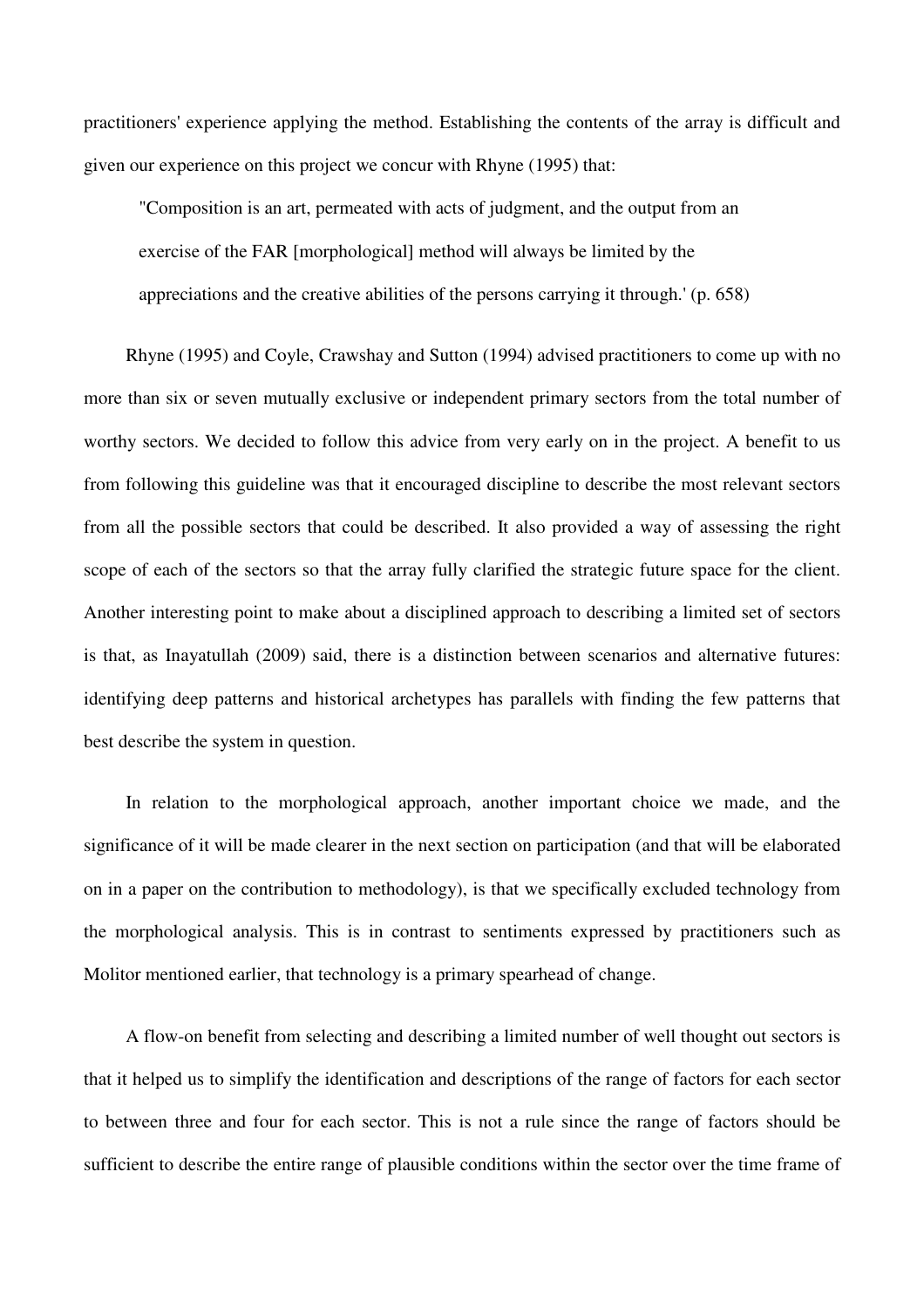interest. With three to four factors per sector it meant we could later construct four scenarios that together covered the perceived conceptual spread of plausible evolution of the Australian macrosocial conditions that might actually unfold. This further helped the workshop participants to engage with relevant, understandable and meaningfully challenging but not overly complex scenarios.

We are also contributing a new 'art' of the process that we found necessary to make the process work for us and the client. Ideally in morphological analysis one should involve the client during the analysis and scenario phases of the methodology, however in our process industry participants were involved after the morphological analysis. This meant that it was very important that the sectorfactor array and the scenarios be recognisable and credible to the client. At the same time the morphological outputs had to also capture the realistically emerging factors and dynamics in the Australian macro-social environment that the client or industry might not have identified or be aware of. As might be expected, there are no available sources providing one with such outputs. To meet these diverging specifications we started our research by immersing ourselves in the industry mindsets through important industry literature to develop a deep appreciation of the industry and to understand the systemic nature of the industry. We then broaden our research with knowledge of other systems that interact with the industry and finally we used existing futures literature on the industry as a check for our sector-factor array.

### *Morphological scenarios*

The morphological sector-factor array is used to construct scenarios by taking a factor from each sector and combining them to yield the scenarios. This delivers scenarios that are each an internally consistent description of the changing circumstances of a whole social field over the time frame in question. In contrast to other scenarios, morphological scenarios are not events-based descriptions. According to Rhyne (1981) "[a]s a set, those scenarios probe the perceived range of plausible variation within that field and during the time frame of the projection..." (p.331). The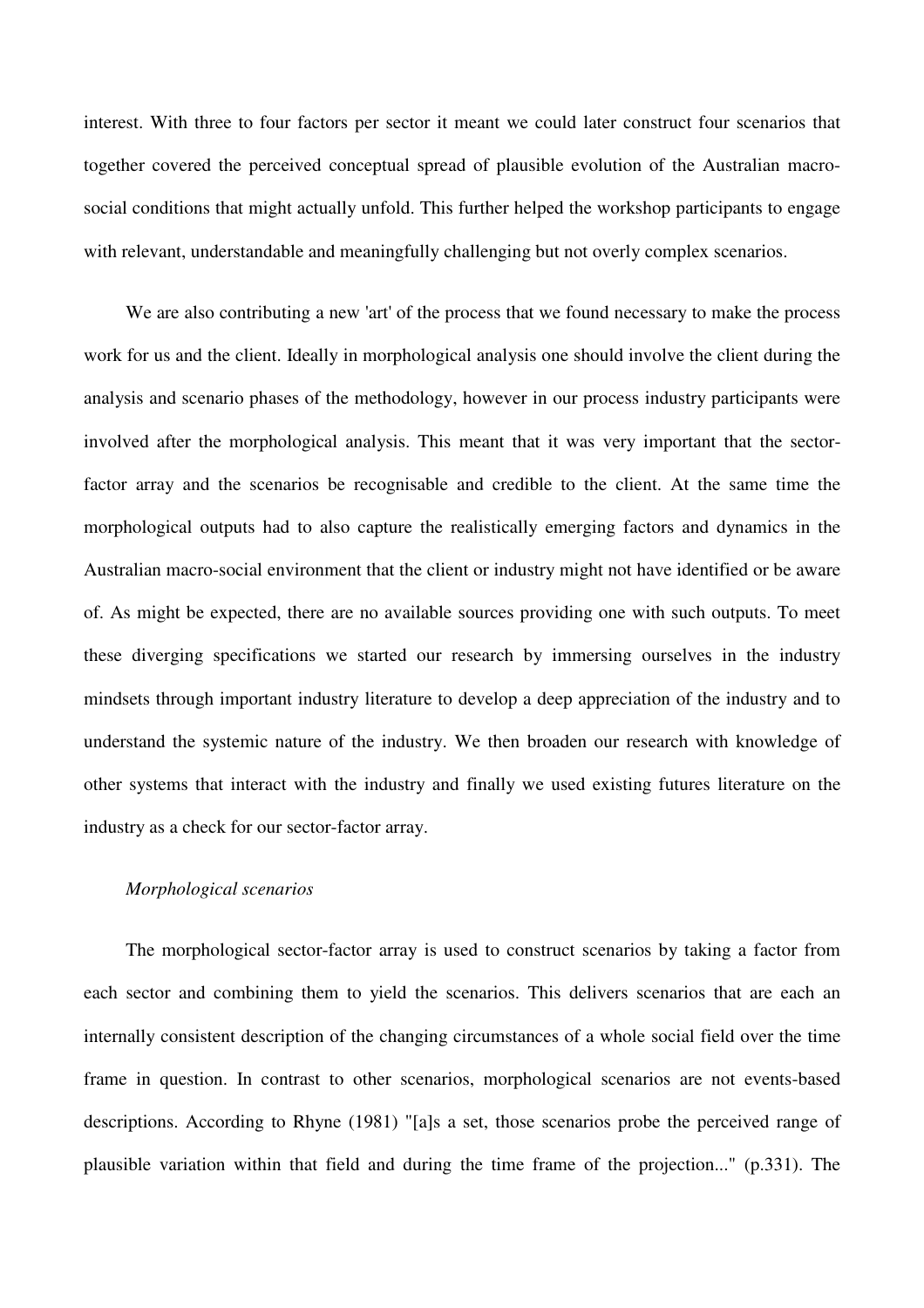implication is that the industry's vision is part and parcel of these conditions (unless it is not a plausible scenario) as demonstrated by the normative scenario in the Spanish approach. Consequently morphological scenarios are more 'industrial strength' descriptions for establishing detailed policy settings compared to what might be achieved with a single normative (e.g., technological) visionary plan.

# **Participation**

We've hinted earlier that the Swinburne Foresight team's design for client and industry participation in the scenario process was surprisingly different to what is expected from typical morphological and other scenario processes. The client required that the project continue the success and support generated by the *Construction 2020* report by engaging with the industry stakeholders in national roadshows; the client did not specify what was involved in engagement and participation. The Swinburne Foresight team's second choice was to, rather than simply reporting the morphological and roadmapping results and getting support and feedback at roadshows, designing a scenario workshop process that brought industry thought leadership and expertise to the selection of R&D priorities required by the client. As explained next, it was the serendipitous decision to use a technology wall, and to use it in a particularly unusual way, during the scenario workshops that played a significant part in achieving the outcomes which justified this project. There were also unplanned outcomes obtained for participants from the scenario workshops.

### *Technology wall*

The Swinburne Foresight team decided to exclude technology from the morphological analysis and consequently technology did not appear in the descriptors of the sector-factor array or in the morphological scenarios. This is an unusual decision given that technology is very often seen as a critical driving force within futures scenarios. Doing this allowed us to design a workshop process that reintroduced technology into the scenario workshops through the technology wall. The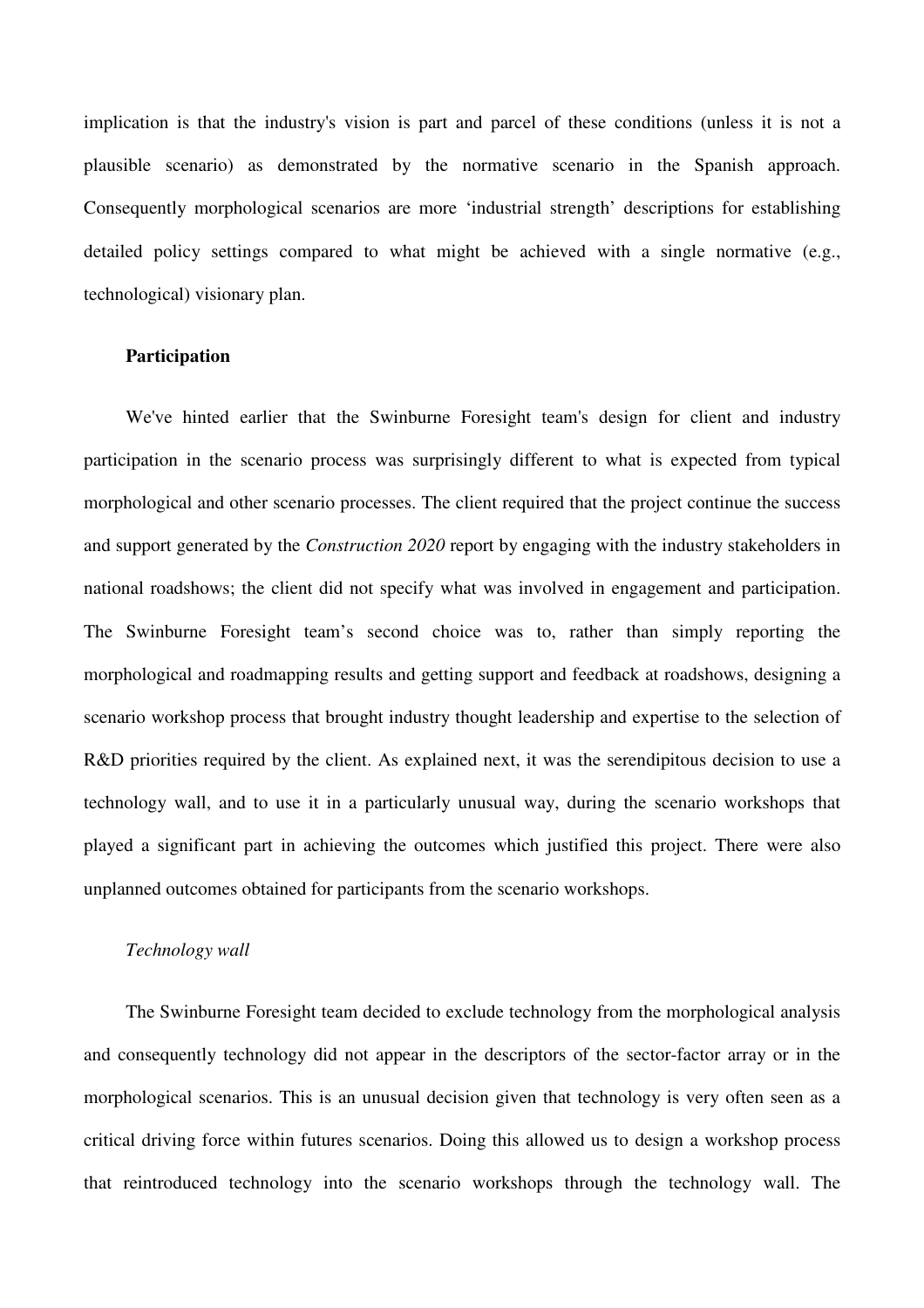technology wall is a display of a broad range of emergent technologies relevant to the industry, including those that honour the industry vision and those that address the client's strategic focus. The smorgasboard of emergent technologies was produced independent of the Swinburne Foresight team by an expert led technology roadmapping exercise (by VTT Finland) incorporating the client's normative industry vision and with knowledge of the morphological scenarios but without constraining or directing the production of the plausible morphological scenarios for Australia. The technologies were described in terms of examples of potential future applications in language relevant to the industry. The technology experts selected technologies that could become commercially available over the timeframe of analysis including technologies that could become available if funding was directed to the necessary research. The Swinburne Foresight team's insight to exclude technology from the scenarios is very unusual yet it very fittingly contributed to the client's needs for R&D priorities.

In essence the scenario workshops brought together a set of scenarios that covered a plausible range of the entire range of future conditions most strongly impacting the industry (excluding technology conditions) with a set of technologies that could plausibly be available irrespective of the future conditions and available within the timeframe and then asked industry participants to immerse themselves in the scenarios, imagining themselves working and living successfully under those conditions. They were then asked to bring their industry experience to bear on the selection of appropriate and important technologies from the technology wall needed to meet the challenges and opportunities in their specific scenario world. This was exactly the question the client needed answered: which important technologies (not yet available) have to be available to the industry in the entire range of plausible futures as the industry strives to achieve its vision so that investment in R&D can be made now? One could say the process was designed to combine the future of desire (the normative industry vision) with the future of fate (the plausible future scenarios and technologies in the pipeline now).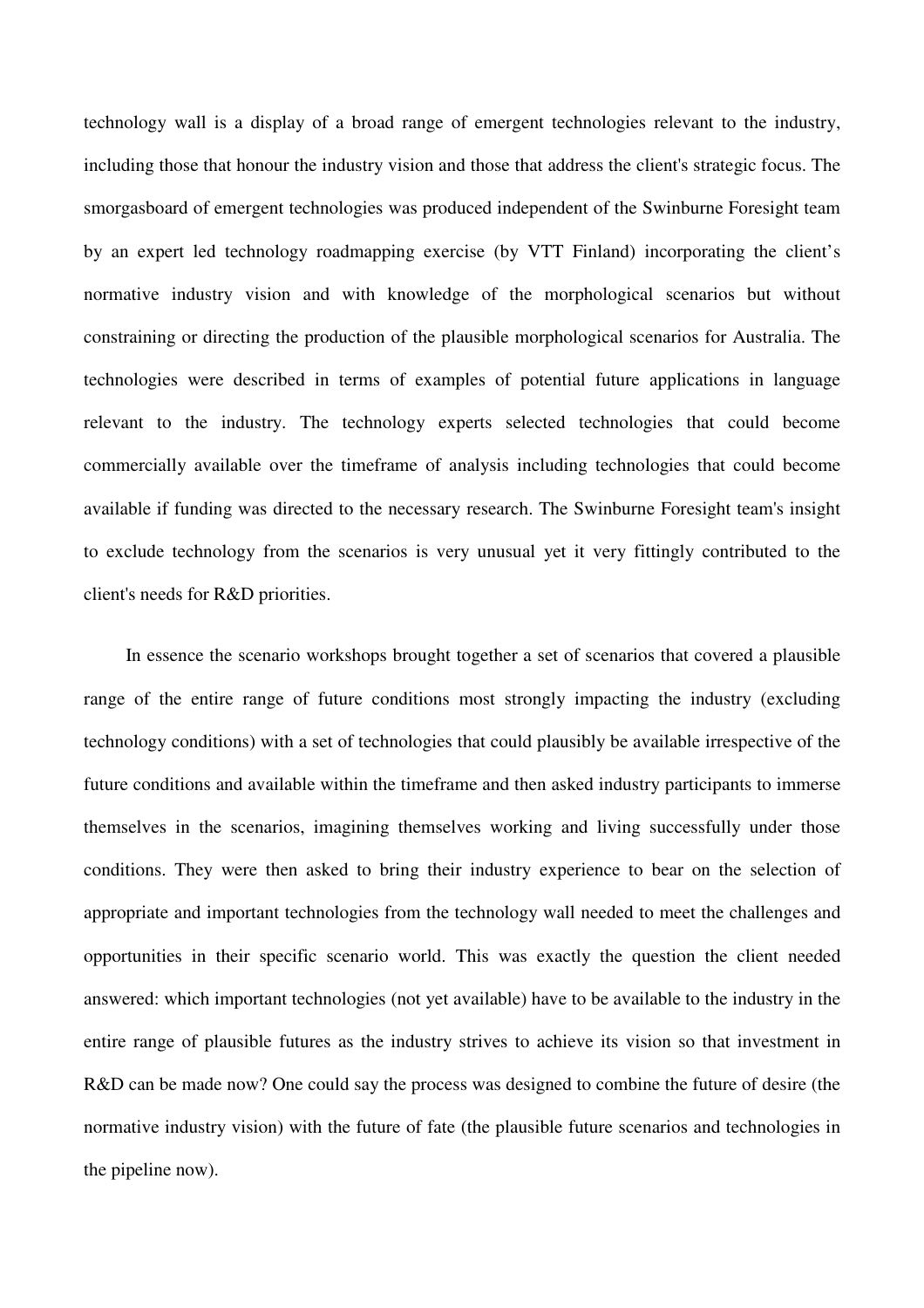In our view, the technology wall solution is a very clever way of resolving a generally accepted incompatibility between scenarios, normative visions, and planning as reported in the literature (mentioned earlier) and which has only partly been 'solved' by a 'transitioning' method. We have reversed the thinking of what is typically, in our experience, a view that technology is a push factor or a driving force and therefore that technology should be chosen in the present so as to (help) bring about a desired future. We demonstrated with our scenario workshops that people choose technologies according to the features that allow them to meet their needs and solve their problems brought about by the conditions of the time, adapting technologies as required. As practitioners we see the benefit of choosing to use this approach with the technology wall again in future projects.

#### *Unexpected participant outcomes*

The client required the engagement of industry stakeholders in national roadshows to report the scenario and technology results. However, because of the scenarios and technology wall process and because of the ease of replicating the workshop process with the materials made available, unexpected results have been obtained. As the first example very positive participant experiences have been reported following workshops. Secondly, workshop participants have reported their intentions to use the materials in their own work, for example one participant is planning to use the materials as a teaching aid for university undergraduates.

# **Enabling foresight**

A third practical area relating to the Swinburne Foresight team ability to meet the project's stated aims concerns the range of choices about involving and communicating results to the client and the industry. These choices, we believe, facilitate the growth of foresight knowhow in the industry and because the project results will be publicly available the project is in effect contributing to the growth of foresight common property. We have already pointed to a number of decisions that assisted with this process such as using a methodology with an audit trail, developing outputs that are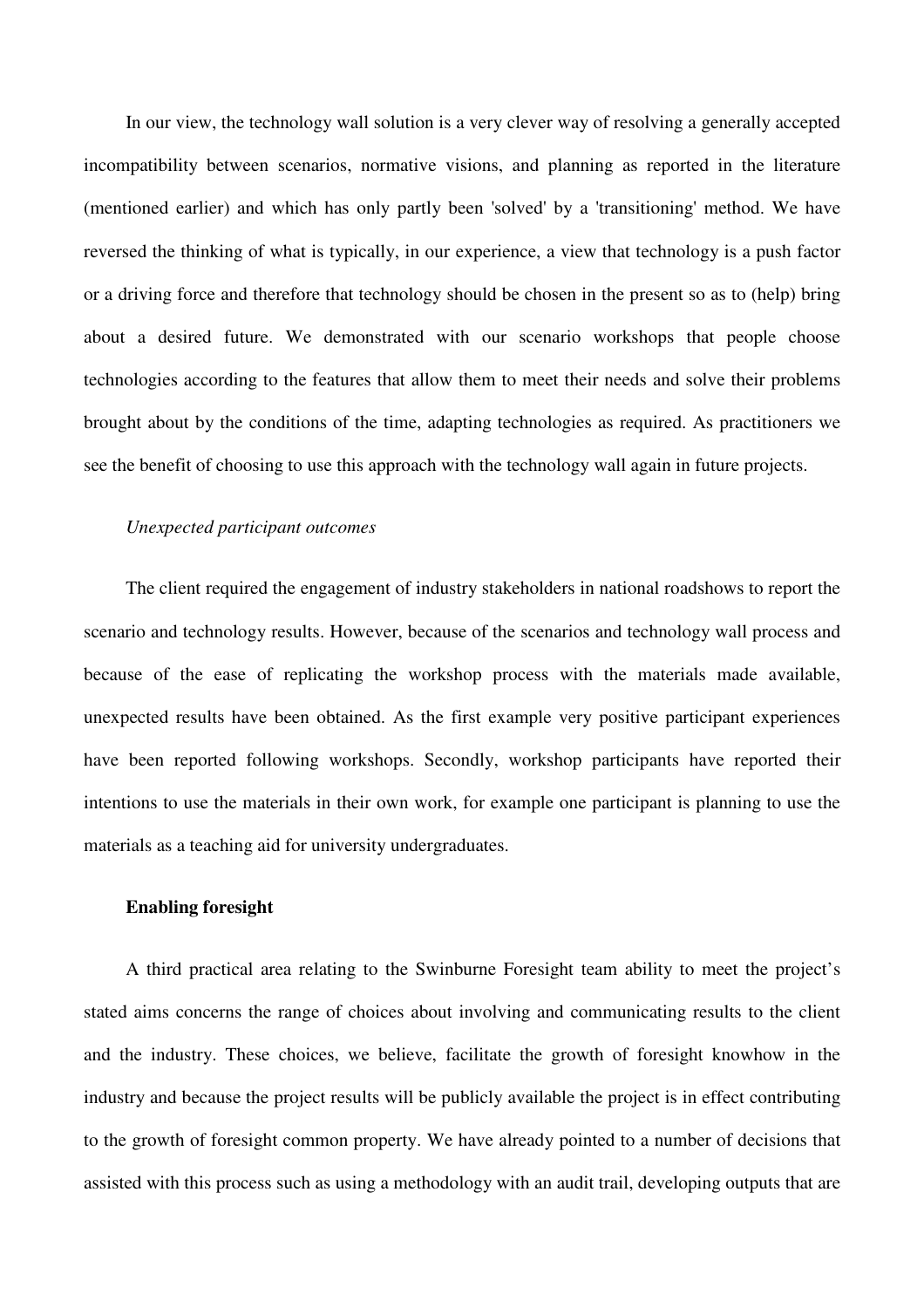credible, relevant, and readily understood by the industry, involving industry in scenario workshops where they learned about the morphological scenario process and about their industry, and providing them with a sector-factor array from which many more scenarios can easily and non-trivially be constructed for use in strategic conversations. Another important choice we made for communicating results to assist the transitioning of decision making to the client's and the industry's own decision making and their own judgement processes was the use of a traffic light approach for selecting and presenting the R&D priorities.

#### **Traffic light approach to R&D priorities**

The traffic light method is highly recognisable framework used in complex decision making processes to make the assessment steps more concrete and the presentation of the outcomes clear and easy to understand. The framework is understood in almost all cultures and across all ages and is easy to implement. These characteristics make the framework particularly useful where the decision making needs to be transitioned to the client's own decision making processes and where the client need to develop their own judgements.

The participation by industry in the process of selecting R&D priorities was just one activity in producing the list of R&D priorities required by the client. On completion of the workshops, the selections by all the workshop groups (including technologies identified but not on the technology wall) were collated and a list of the critically needed industry technologies was constructed. The list was then subjected to further technology and innovation expert review for commentary on the timing and likelihood that the technologies would emerge over the specified time frame and for identification of additional technologies relevant to the industry and the scenarios but not specifically identified during the workshops.

The traffic light approach was used to assign the critical technologies on the list to 'green', 'amber' and 'red' categories according to a priority decision making process as follows. If a particular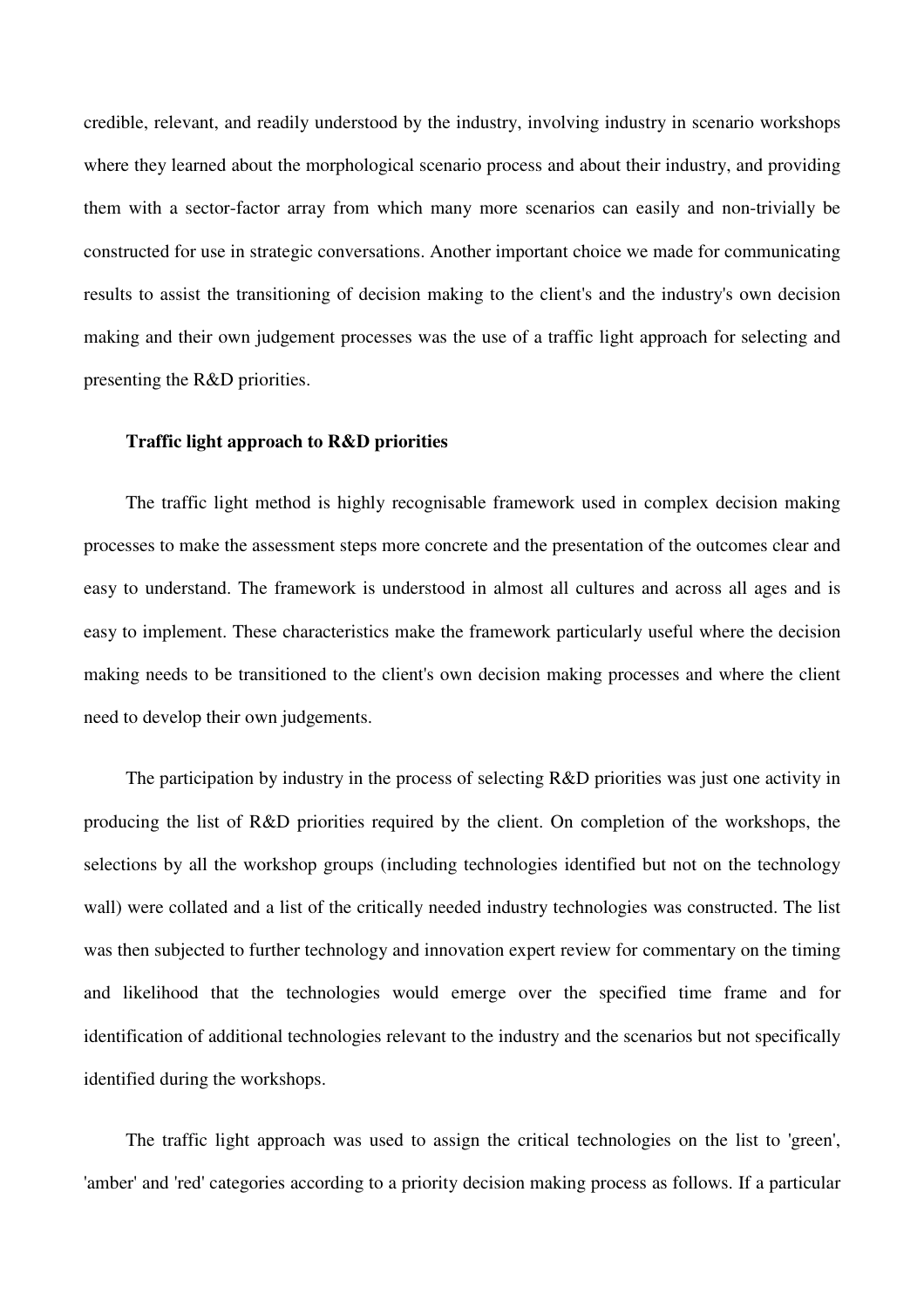technology is likely to emerge from R&D over the timeframe of analysis, whether from the client industry or from another industry, then the technology was classed as 'green' meaning the technology need only be monitored for developments over time. If research is needed to adapt technology for use in the client industry or if partnering with another industry is needed to produce technology suited to the client industry, then the technology was classed as 'amber'. If a technology is unlikely to emerge from any industry due to insufficient current research effort then the technology is classified as 'red' indicating a very high priority for R&D effort is needed. The benefit of having used the traffic light approach to classify the critical technologies is that it enables the client to engage the industry in formulating its own judgements and criteria for allocating R&D priorities and to take ownership of the results. With all the materials the client can also incorporate the results into a foresight scanning framework.

### **Core team capabilities**

And finally, the fourth area of practice that contributed to the Swinburne Foresight team's ability to meet the stated project aims is that of team capabilities. The morphological literature show general agreement on the difficulty of the method and the demands it places on the capabilities of the core morphology team. The process was no less demanding for us given that we had less time than the experts advise and we felt we had more than usual to do in that time with fewer resources. The literature tends to agree on the requirement for a heterogeneous mix of experts with unusual expertise who are not unduly influenced by the other team members and able to critically examine and defend beliefs. On how to manage the team and the processes the literature gives the impression of needing to employ a variety of decision making techniques to enforce team members' reaching agreement under the guidance of a strong and experienced facilitator. These are the ways in which the morphological methodology resolves the inevitable difficulties of getting individuals with their own unique personal capabilities to contribute fully what they know, like and can do to the interests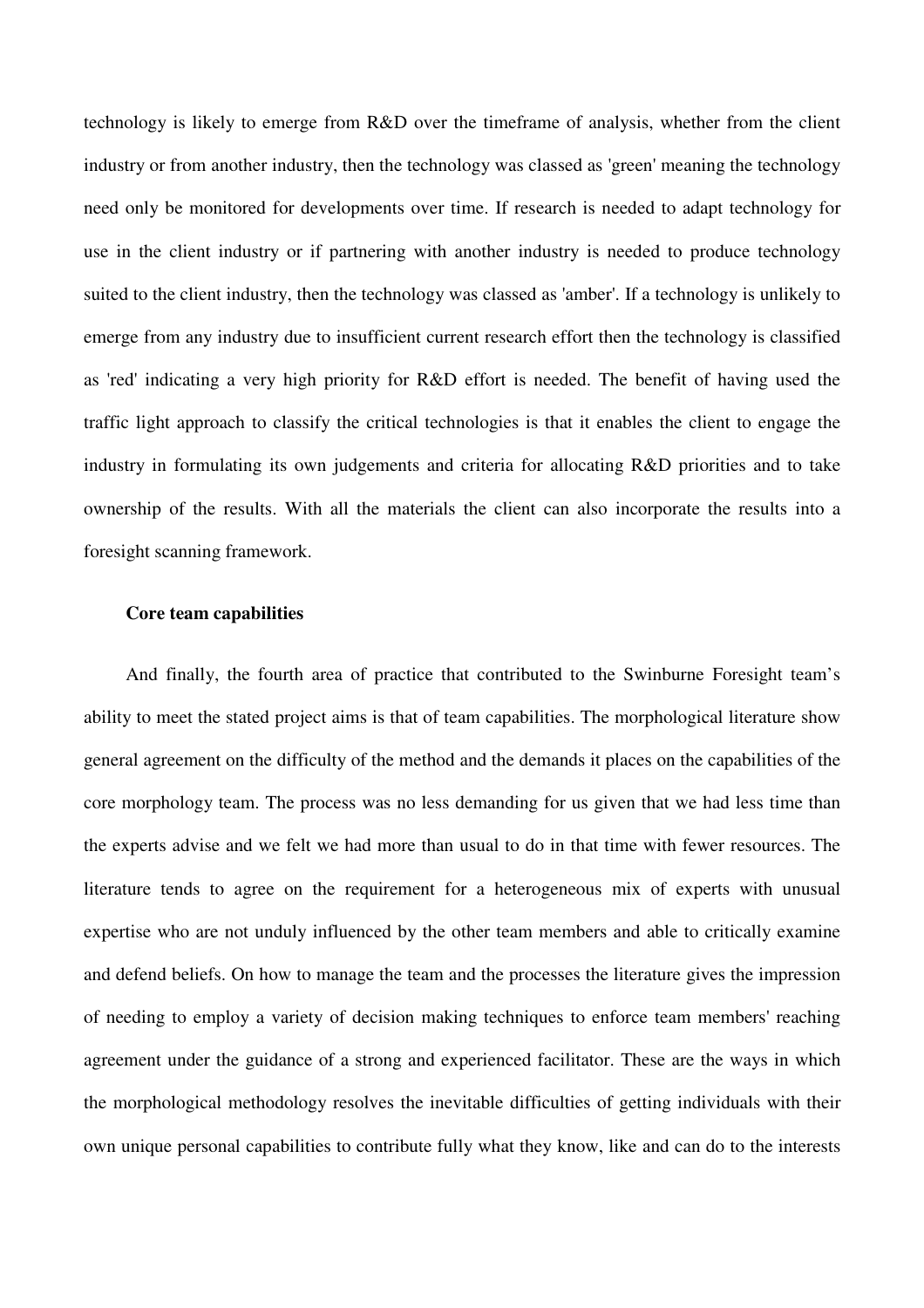of the project which may not completely overlap with their individual interests. Swinburne Foresight team went a step beyond using external enforcement techniques and strong facilitation to meet the challenge of supporting and maintaining high quality team effort.

Capability refers to what one knows, what one likes to do and what one can currently do. Much research has been conducted and many books have been written about how ambivalences existing in individuals become expressed in group life leading to contradiction, conflicts and tensions that impact group performance. Techniques that introduce external enforcements and strong facilitation are solutions to overcome difficulties but may serve to reinscribe invisibility of and make undiscussable and even more invisible the tensions and conflicts that they were meant to overcome. The Swinburne Foresight team made the decision to commit to the learning that can happen when there is a conscious holding (not resolving) of tension since together the team members are inescapably and unavoidably cooperating in the team purposes and they are doing so (often) unwittingly as their highest individual selves for their own purposes. Our commitment is based on, firstly, a recognition that purposes are unavoidably established when people come together and that the purposes in effect aim to the resolution of tensions and conflicts in whatever way necessary. The meeting of purposes and hence the resolving of tension therefore also spells the end of further learning. Secondly, our commitment is to a consciousness that distinctive and unique histories, capabilities and interests brought each individual to the team with an inexplicable knowing that who and what they each are is not significant or compelling. The benefit of the team's commitment was that we continually learnt how best to contribute what we knew, what we liked to do and what we could do as individuals to the purposes of the team.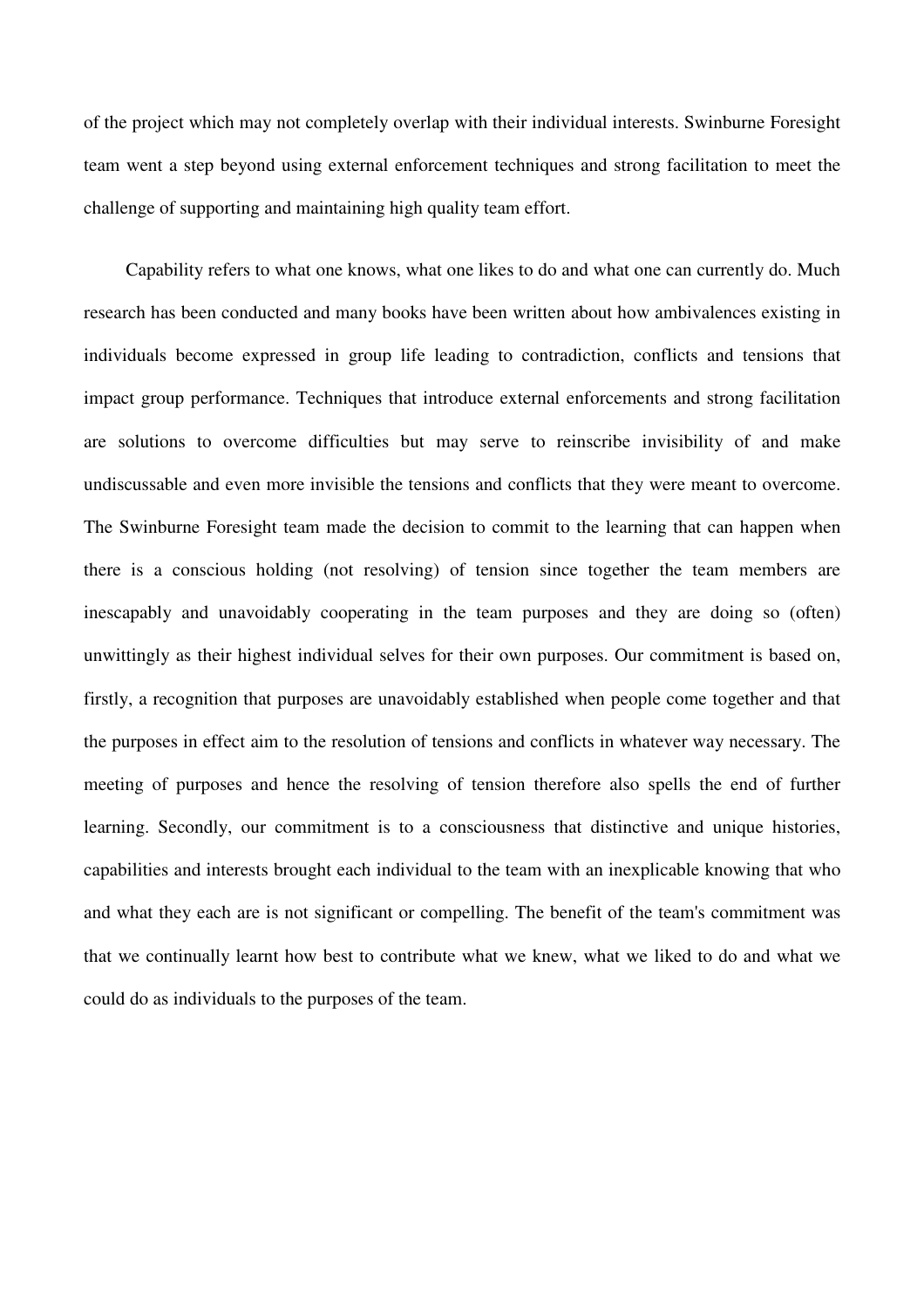### **Conclusion**

The final outcomes of the SBEnrc foresight project are not in, however with this paper we wanted to report on the practical outcomes that have already been achieved. Specifically our reflections are on those practical and design choices that ensured that the stated project aims and client requirements were met and for which the morphological scenarios method was specifically argued for. The project had to arrive at replicable, evidence based, defensible results with an audit trail and a framework process the client could revisit and that could be transferred to the client's future strategic and scanning functions to become independent of the practitioner. Also, the project had to ensure user participation and had to honour the industry's 15 year vision. In this paper we presented on the critical choices we made in four areas of practice that meant these stated aims were achieved. In summary these four areas of critical choices are:

- our decision to use morphological analysis made it possible to design a scenario process that honoured the client's normative vision while producing R&D priorities for the present in a way that was previously not considered practically possible;
- we designed morphological scenarios workshops that used a technology wall to get industry participation and inputs into the research process and gave opportunity for participants to learn about foresight and the future of their industry;
- we used a traffic light approach to assist the transitioning of results and decision making from the prospective foresight phase of the work to the client and the industry and
- we developed team and team member capabilities work to overcome the contradictions, conflicts and tensions that, so usually in spite of all efforts, hold teams back from their highest team and individual performances.

The capabilities we have developed, the choices we have made regarding methods and techniques, and the discoveries we have made about the use of the technology wall as we reported in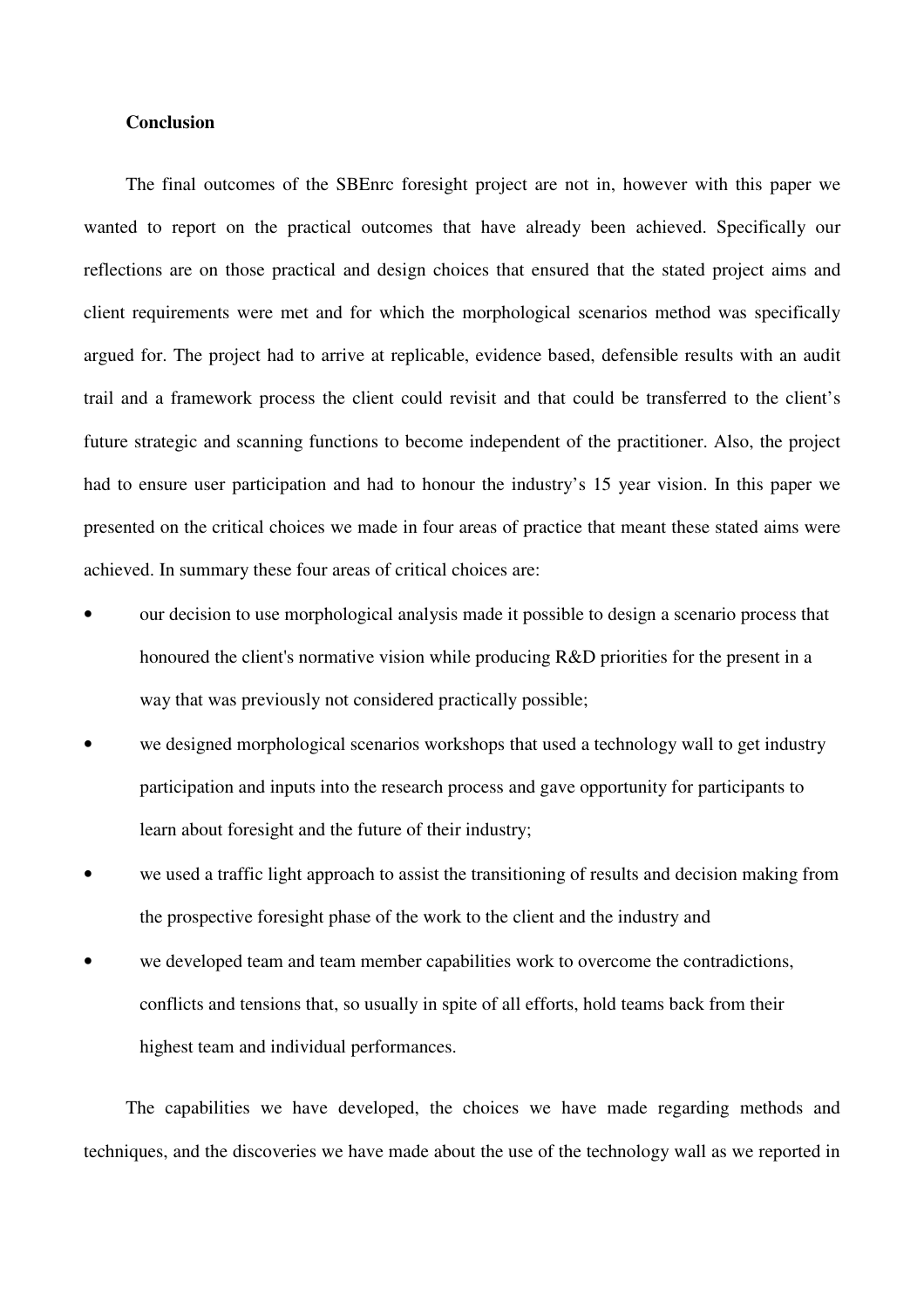this paper are all aspects that we will be able to and will choose to use in future projects were applicable. They may also have application in other contexts for other practitioners and the technology wall stands out here as a new idea. The traffic light approach is a simple practical method with huge implications for communicating foresight results that can be adapted to other complex projects to help transition the ownership of the results and the decision making that need to follow to the client. The design of the combined morphological and technology roadmapping exercise involving a normative vision has significant promise for other scenario projects in areas where specific futures are desired to involve participants in new and surprising ways. We anticipate that the generalisation of the technology wall concept (for example by replacing technology with another factor of strategic interest to a client) could be used in sustainability foresight projects in other industries given the normative aspect of sustainability.

# **References**

Bishop, P, Hines, A & Collins, T 2007, 'The current state of scenario development: an overview of techniques', *Foresight*, vol. 9, no. 1, pp. 5-25.

Börjeson, L, Höjer, M, Dreborg, K-H, Ekvall, T & Finnveden, G 2006, 'Scenario types and techniques: Towards a user's guide', *Futures*, vol. 38, no. 7, pp. 723-739.

Bradfield, R, Wright, G, Burt, G, Cairns, G & Van Der Heijden, K 2005, 'The origins and evolution of scenario techniques in long range business planning', *Futures*, vol. 37, no. 8, pp. 795- 812.

Chermack, TJ 2005, 'Studying scenario planning: Theory, research suggestions, and hypotheses', *Technological Forecasting and Social Change*, vol. 72, no. 1, pp. 59-73.

Coyle, RG, Crawshay, R & Sutton, L 1994, 'Futures assessment by field anomaly relaxation: A review and appraisal', *Futures*, vol. 26, no. 1, pp. 25-43.

Dortmans, PJ 2005, 'Forecasting, backcasting, migration landscapes and strategic planning maps', *Futures*, vol. 37, pp. 273–285.

Godet, M 2000, 'The Art of Scenarios and Strategic Planning: Tools and Pitfalls', *Technological Forecasting and Social Change*, vol. 65, no. 1, pp. 3-22.

Godet, M 2010, 'Future memories', *Technological Forecasting and Social Change*, vol. 77, no. 9, pp. 1457-1463.